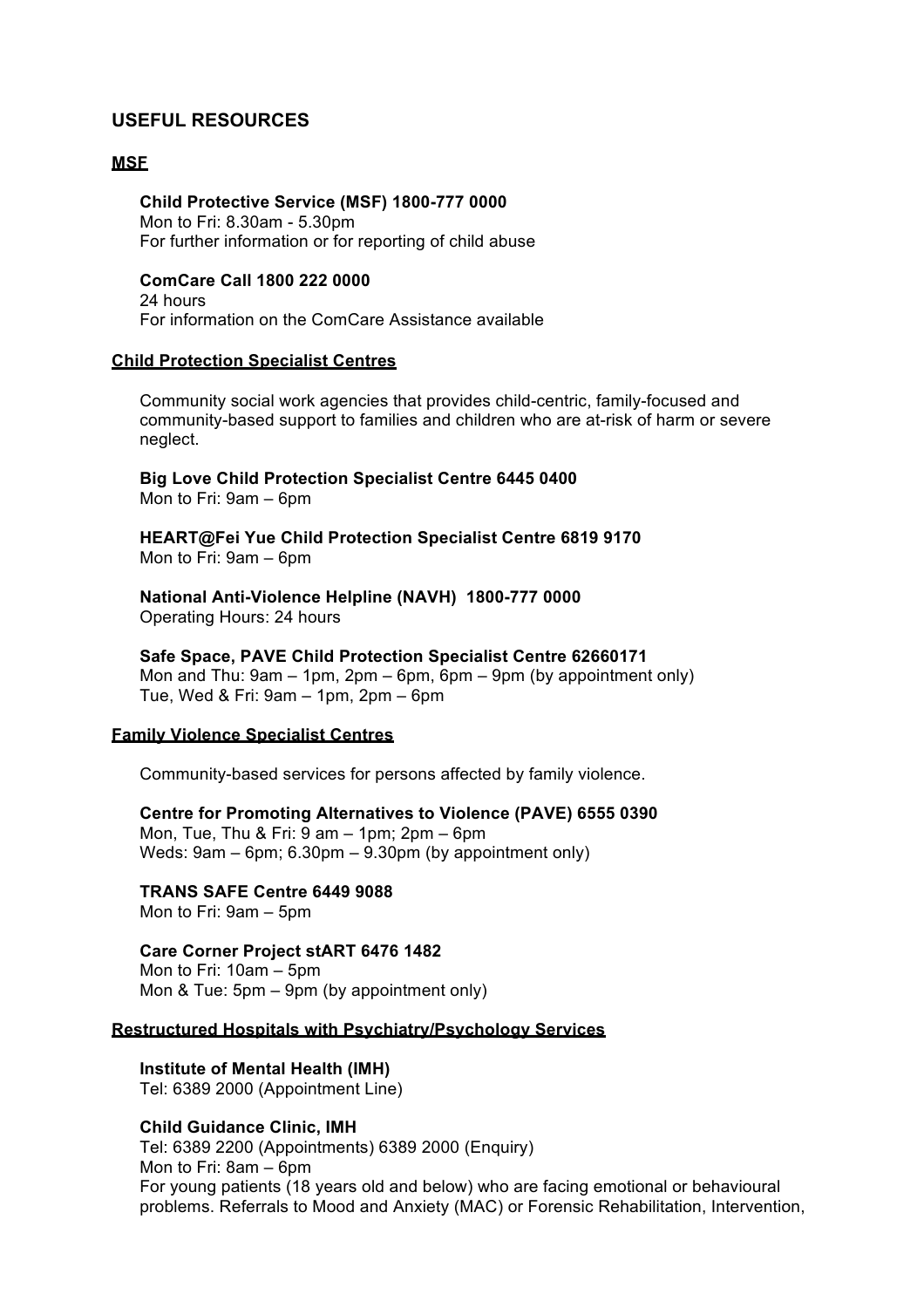Evaluation & Network Development Services (FRIENDS) clinics must be made by doctor upon consult.

# **KK Women and Children's Hospital**

Tel: 6294 4050 (Appointment Line) Mon to Fri: 8.30am – 5.30pm; Sat: 8.30am – 1pm Internal referral may be made to the Psychosocial Trauma Support Service (PTSS) for specialised assessment and intervention for trauma-related issues in children.

#### **Alexandra Hospital (JurongHealth)**

Tel: 6476 8828 (Appointment Line) Mon to Fri: 8.30am – 5.30pm Sat: 8am – 12.30pm

#### **Changi General Hospital (Specialist Clinic 'Q')**

Tel: 6850 3333 Email: Appt\_Centre@cgh.com.sg

### **Khoo Teck Puat Hospital (Alexandra Health Pte Ltd)**

Tel: 6555 8828 (Appointment Line) Mon to Fri: 8am – 5.30pm Sat: 8am to 12.30pm

# **National University Hospital**

Tel: 6772 2002 (Central Appointment)

### **Singapore General Hospital (Department of Psychiatry)**

Tel: 6321 4377 (Central Apppointment)

#### **Tan Tock Seng Hospital**

Psychological Medicine Clinic 4A Tel: 6889 4343 Psychological Services Clinic 4A Tel: 6889 4343

#### **General Mental Health**

# **Samaritans of Singapore (SOS) 1800-221 4444**

24 hours For people in crisis, thinking of suicide or affected by suicide.

#### **IMH Helpline 6389 2222**

24 hours For psychiatric emergencies.

#### **Singapore Association for Mental Health (SAMH) Helpline 1800 283 7019**

Mon to Fri: 9am – 6pm For people who have psychological, psychiatric or social problems and others who need information for such persons.

#### **Counselling / Family issues**

**National Helpline (Family Service Centres) 1800 838 0100** Mon to Fri: 9am – 5pm; Sat: 9am – 1pm For counselling, information and referrals, family life education.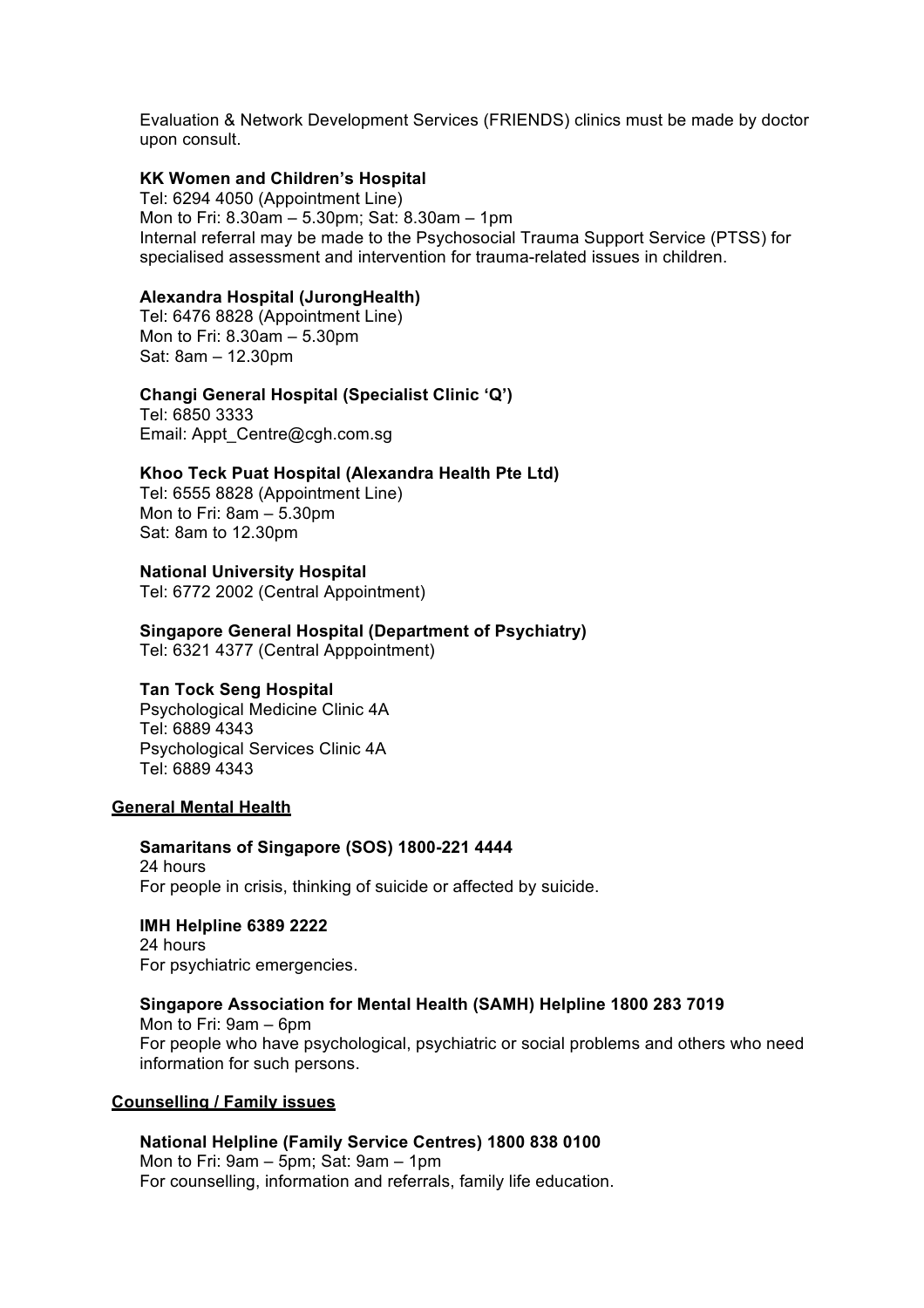# **Care Corner Counselling Centre 1800 353 5800**

Daily: 10am – 10pm For family, marital, or personal problems.

## **HELP Family Service Centre 6457 5188**

Mon to Fri: 9am – 6pm For single-parent families seeking help.

# **Shan You Counselling Centre (Yuan Yuan Helpline) 6741 0078**

Mon to Fri: 12pm – 6pm; Sat: 1pm – 5pm For Mandarin-speaking community with family, marital and personal issues including bereavement, critical illness and other crisis.

# **As-Salaam Family Support Centre 6745 5862**

Mon to Fri: 8.30am – 5.30pm; Sat: 8.30am – 5pm For Malay-speaking and/or Muslim who have gone through death or divorce.

# **SINDA Family Service Centre 1800-295 4554**

Mon to Fri: 8.30am – 6pm For Indian families in need of assistance or counselling.

### **Children and Youth Helplines**

# **Tinkle Friend Singapore Children's Society 1800 2744 788**

Mon to Fri: 2.30pm – 5pm Online chat available (Mon to Fri 2.30pm – 5.30pm; Wed 6.30pm – 8.30pm) National toll-free helpline for primary-school-aged children. Provides support, advice, and information to lonely and distressed children, especially in situations when their parents or main caregivers are unavailable.

**eCounselling Centre (eC2) Fei Yue Project 180 6787 1135 www.ec2.sg**

Mon to Fri: 9.30am – 6pm An online facility offering free counselling to youths.

### **Pregnancy**

**BABES (Beyond Social Services) 1800-TEENMOM (1800-833 6666)** SMS: 8111 3535 24 hours For teenagers with child.

# **MUM-TO-BE Helpline (Thye Hua Kwan Moral Society) 1800-MUM-TO-BE (1800-686-86-23)**

24 hours To offer confidential support to pregnant women of all ages in difficult situations.

### **Pregnancy Crisis Service (PCS) 6339 9770**

24 hours

For expectant mothers facing unwanted pregnancies. Also runs a shelter for unwed mothers.

**Singapore Planned Parenthood Association Counselling Hotline 1800 775 8582** Mon to Fri: 9am – 6pm